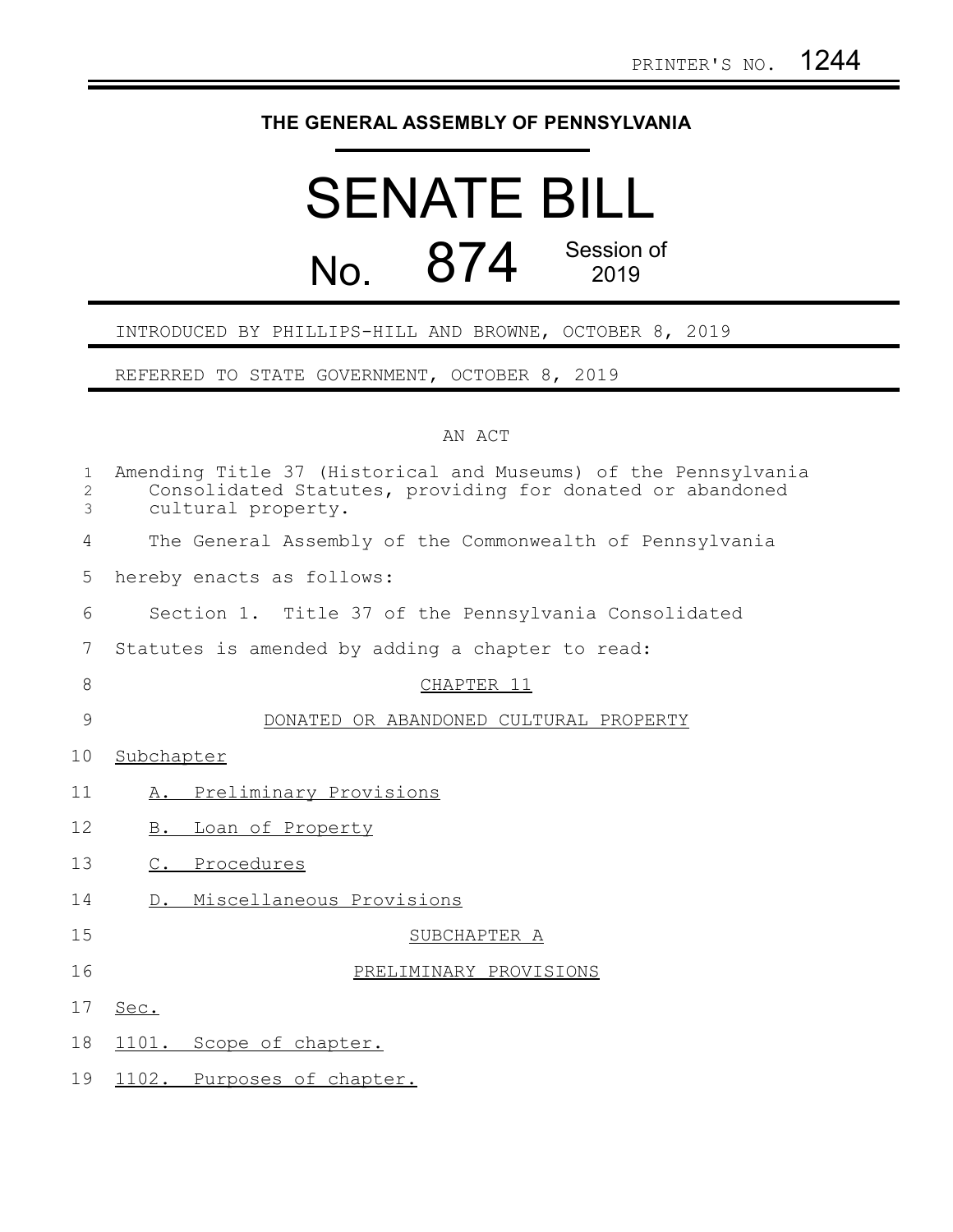| 1  | 1103. Definitions.                                               |
|----|------------------------------------------------------------------|
| 2  | § 1101. Scope of chapter.                                        |
| 3  | This chapter relates to donated or abandoned cultural            |
| 4  | property.                                                        |
| 5  | § 1102. Purposes of chapter.                                     |
| 6  | The purposes of this chapter are to:                             |
| 7  | (1) Establish procedures for vesting in a museum                 |
| 8  | ownership of abandoned, undocumented or unsolicited property     |
| 9  | in the possession of the museum.                                 |
| 10 | (2) Establish procedures to terminate loans of property          |
| 11 | to a museum.                                                     |
| 12 | (3) Allow a museum to conserve or dispose of loaned,             |
| 13 | undocumented or unsolicited property under certain               |
| 14 | conditions.                                                      |
| 15 | § 1103. Definitions.                                             |
| 16 | The following words and phrases when used in this chapter        |
| 17 | shall have the meanings given to them in this section unless the |
| 18 | context clearly indicates otherwise:                             |
| 19 | "Lender." A person whose name appears on the records of a        |
| 20 | museum as the person legally entitled to, or claiming to be      |
| 21 | legally entitled to, property held by the museum or, if the      |
| 22 | person is deceased, the legal heirs of the person.               |
| 23 | "Loan." As follows:                                              |
| 24 | (1) A deposit of property with a museum in which any of          |
| 25 | the following occurs:                                            |
| 26 | Title to the deposit is not transferred to the<br>(i)            |
| 27 | museum.                                                          |
| 28 | The loan agreement for the deposit does not<br>$(i$ i)           |
| 29 | include a provision that the museum shall acquire title          |
| 30 | at some time after the deposit is made.                          |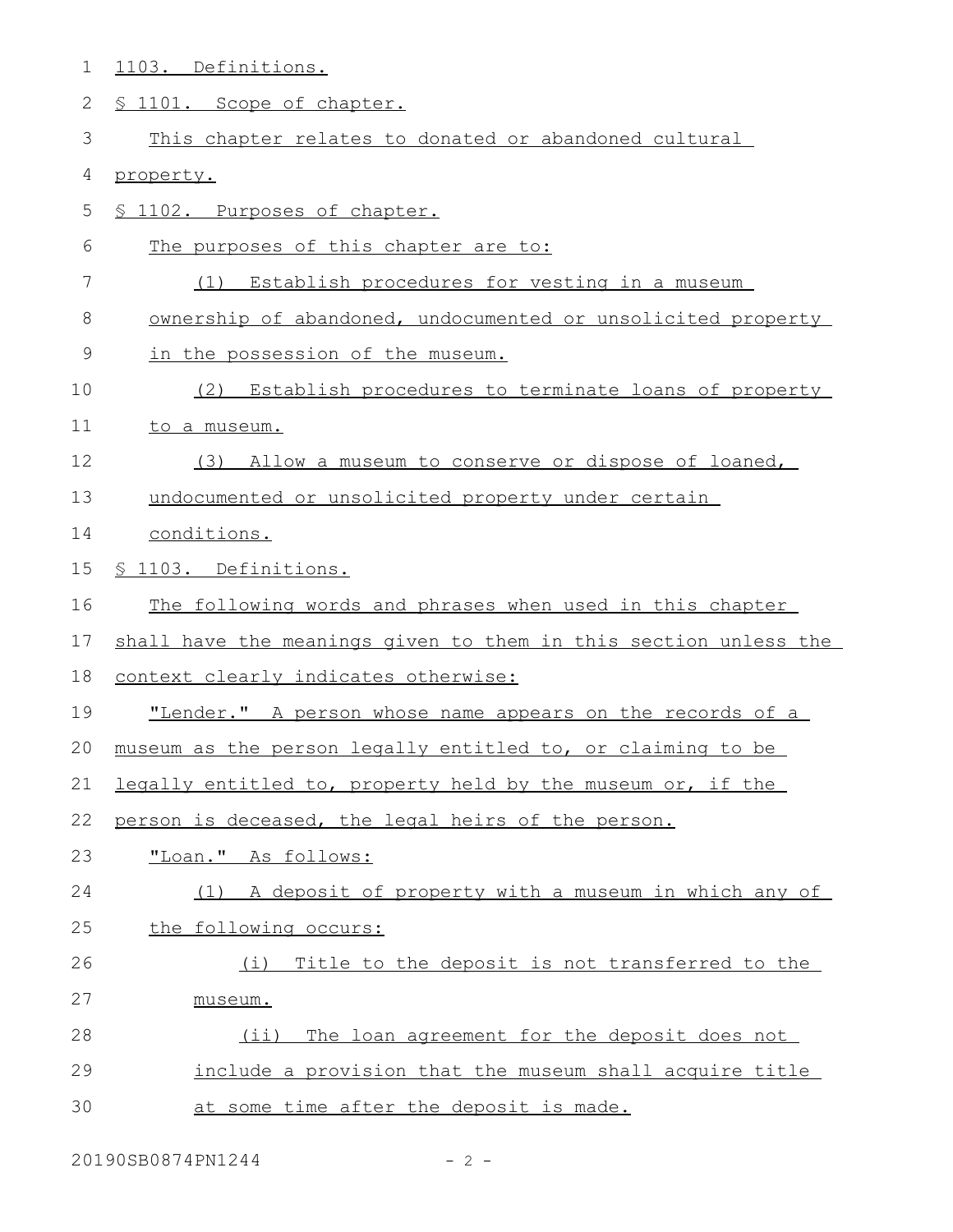| $\mathbf 1$  | (iii) The loan agreement for the deposit includes an        |
|--------------|-------------------------------------------------------------|
| $\mathbf{2}$ | option for the museum to acquire title at some time after   |
| 3            | the deposit is made.                                        |
| 4            | (2) The term does not include a consignment of property     |
| 5            | for sale or property donated to a museum.                   |
| 6            | "Museum." As follows:                                       |
| 7            | (1) A nonprofit or public institution in this               |
| 8            | Commonwealth that:                                          |
| 9            | (i) is organized for educational, scientific,               |
| 10           | historic or aesthetic purposes; and                         |
| 11           | (ii) collects, owns, borrows, cares for, studies,           |
| 12           | archives or exhibits property as a stated purpose in its    |
| 13           | charter.                                                    |
| 14           | (2) The term includes, but is not limited to, a             |
| 15           | historical society, park, historic site, historic monument, |
| 16           | <u>archive or library.</u>                                  |
| 17           | (3) The term does not include the State Museum or an        |
| 18           | entity under the auspices of the commission.                |
| 19           | "Property." A tangible object that:                         |
| 20           | (1) is in the possession of and under the care of a         |
| 21           | museum; and                                                 |
| 22           | (2) has intrinsic educational, scientific, historical,      |
| 23           | artistic, aesthetic or cultural value.                      |
| 24           | "Unsolicited donation." Property that is:                   |
| 25           | left at a museum as property to be controlled by the<br>(1) |
| 26           | museum;                                                     |
| 27           | (2)<br>from an unknown source; and                          |
| 28           | (3)<br>reasonably assumed to have been intended as a gift   |
| 29           | to the museum.                                              |
| 30           | SUBCHAPTER B                                                |
|              |                                                             |

20190SB0874PN1244 - 3 -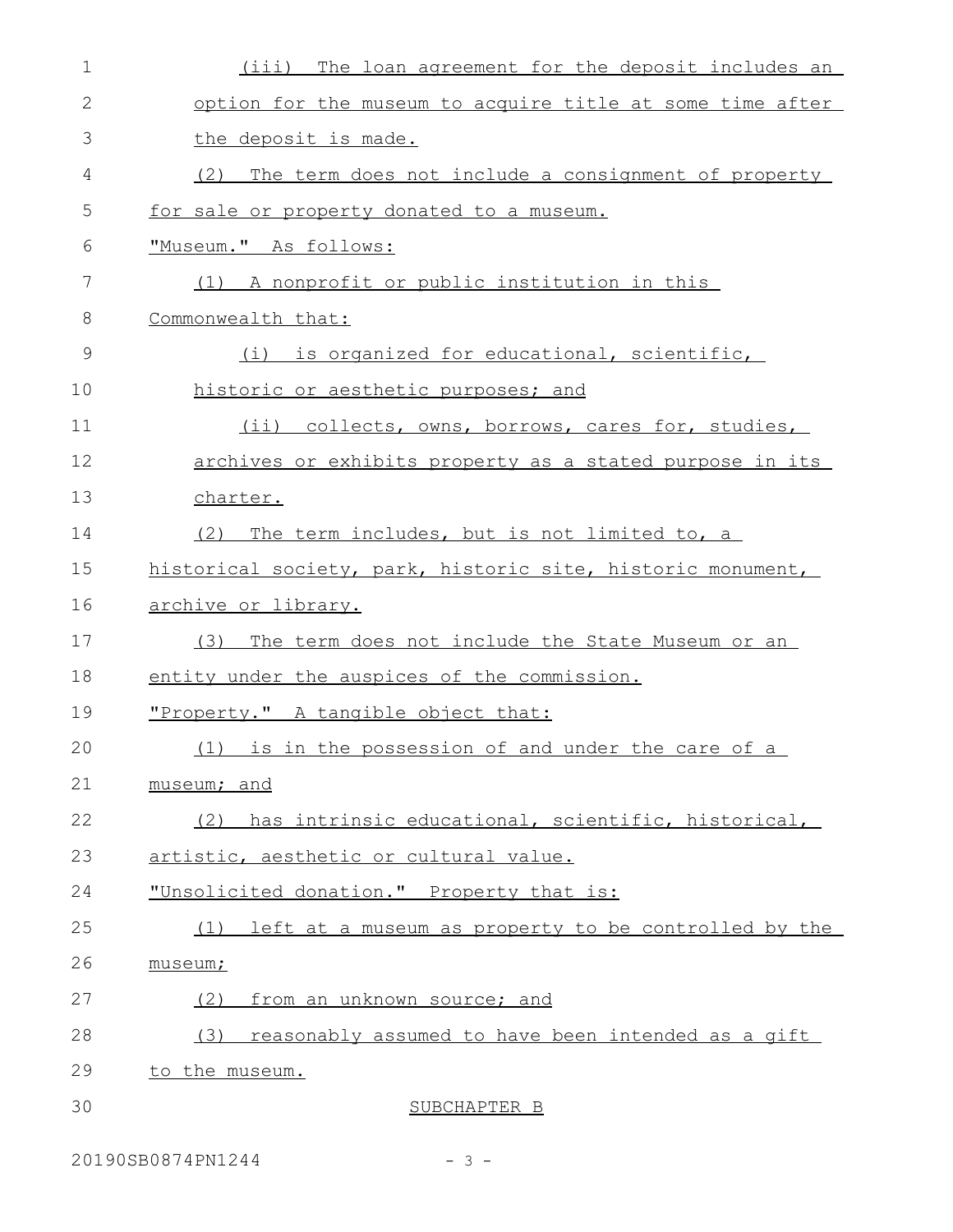| $\mathbf 1$ | LOAN OF PROPERTY                                                    |
|-------------|---------------------------------------------------------------------|
| 2           | Sec.                                                                |
| 3           | 1111. Loan of property subject to loan agreement.                   |
| 4           | 1112. Loan of property with no loan agreement.                      |
| 5           | \$ 1111. Loan of property subject to loan agreement.                |
| 6           | (a)<br>Deemed donation.--Property on loan to a museum that is       |
| 7           | subject to a loan agreement shall be deemed to be donated to the    |
| 8           | museum if all of the following apply:                               |
| 9           | No claim of ownership is made or action filed to<br>(1)             |
| 10          | <u>recover the property by the owner after termination or</u>       |
| 11          | expiration of the loan.                                             |
| 12          | The museum has given notice, in accordance with<br>(2)              |
| 13          | section 1122 (relating to notice to lender), and no claim of        |
| 14          | <u>ownership is made or action to recover the property is filed</u> |
| 15          | within 90 days after the publication of the second notice           |
| 16          | under section 1122.                                                 |
| 17          | (b) Termination of loan made for indefinite term.--A museum         |
| 18          | may terminate a loan of property to the museum, which was made      |
| 19          | for an indefinite term, if the property has been in the             |
|             | 20 possession of the museum for at least five years. The following  |
| 21          | apply:                                                              |
| 22          | (1) Property on loan to the museum and whose loan                   |
| 23          | agreement indicates that the property is on permanent loan to       |
| 24          | the museum shall be considered loaned for an indefinite term        |
| 25          | for purposes of this subsection.                                    |
| 26          | The loan of property that has been terminated under<br>(2)          |
| 27          | this subsection shall be deemed donated to the museum.              |
| 28          | Termination of loan made for specified term.--A museum<br>(C)       |
| 29          | may terminate a loan of property to the museum, which was made      |
| 30          | for a specified term, after the expiration of the specified         |

20190SB0874PN1244 - 4 -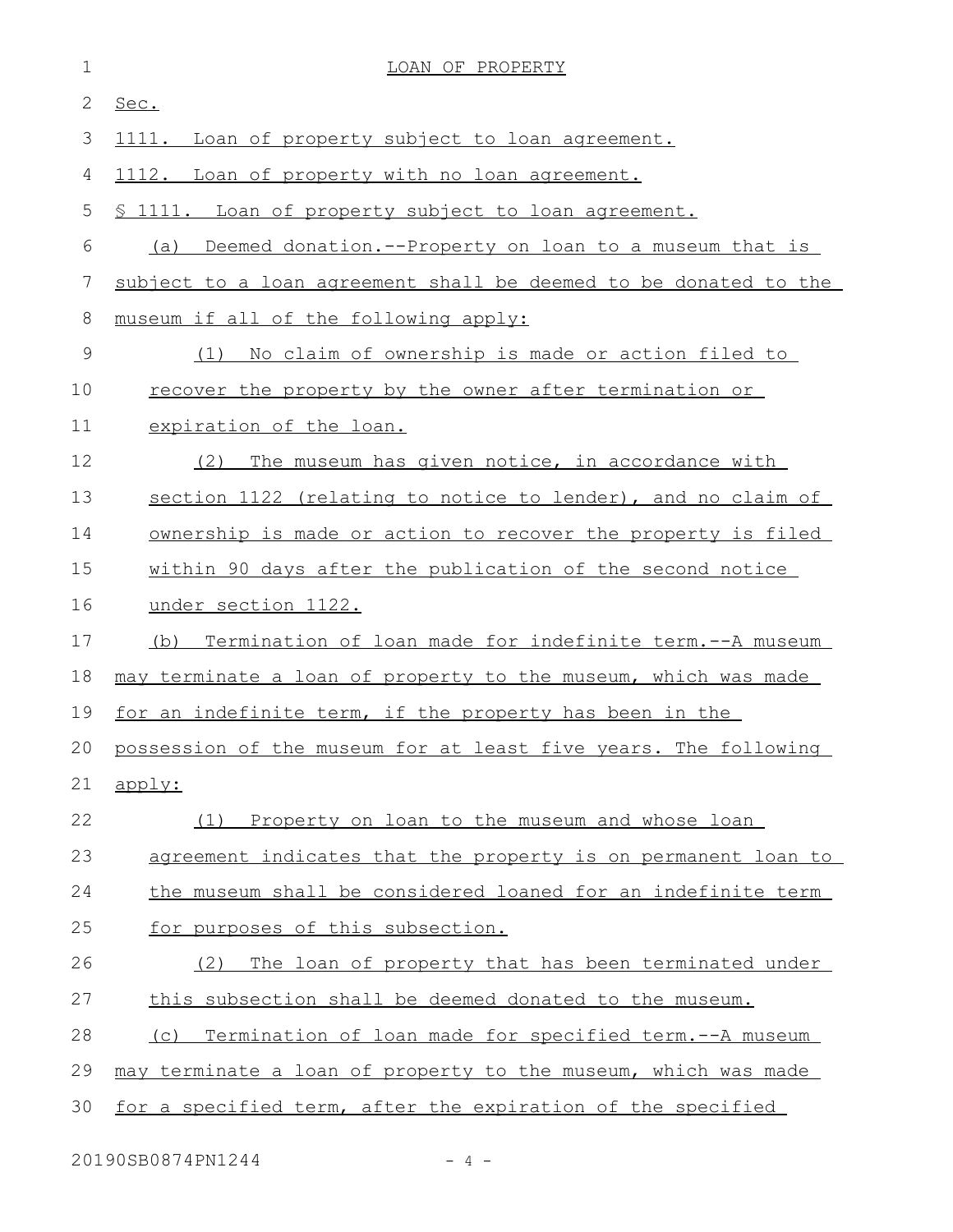| 1  | term, if the museum provides notice of the termination in        |
|----|------------------------------------------------------------------|
| 2  | accordance with section 1122. The property for a loan of         |
| 3  | property that has been terminated under this subsection shall be |
| 4  | deemed donated to the museum.                                    |
| 5  | Notice by owner of loaned property.--The owner of<br>(d)         |
| 6  | property loaned to a museum shall provide the museum with        |
| 7  | written notice of the following:                                 |
| 8  | Any change of the address of the owner.<br>(1)                   |
| 9  | (2)<br>Any designated agent of the owner.                        |
| 10 | (3)<br>The address of any designated agent.                      |
| 11 | The name and address of any new owner of the<br>(4)              |
| 12 | property if there is a change in the ownership of the            |
| 13 | property loaned to the museum.                                   |
| 14 | (e) Notice by museum.--A museum accepting a loan of property     |
| 15 | shall provide the owner of the property a written copy of the    |
| 16 | provisions of this chapter.                                      |
| 17 | <u>S 1112. Loan of property with no loan agreement.</u>          |
| 18 | Deemed abandonment.--Property in the possession of a<br>(a)      |
| 19 | museum that is not subject to a loan agreement shall be deemed   |
| 20 | to be abandoned if all of the following apply:                   |
| 21 | The property is unclaimed and has been in the<br>(1)             |
| 22 | possession of the museum as unclaimed property for at least      |
| 23 | five years.                                                      |
| 24 | The museum has given notice, in accordance with the<br>(2)       |
| 25 | provisions of section 1122 (relating to notice to lender),       |
| 26 | and no claim of ownership is made or action to recover the       |
| 27 | property is filed within 60 days after the publication of the    |
| 28 | second notice under section 1122.                                |
|    |                                                                  |
| 29 | Effect of abandonment.--Property that is deemed<br>(b)           |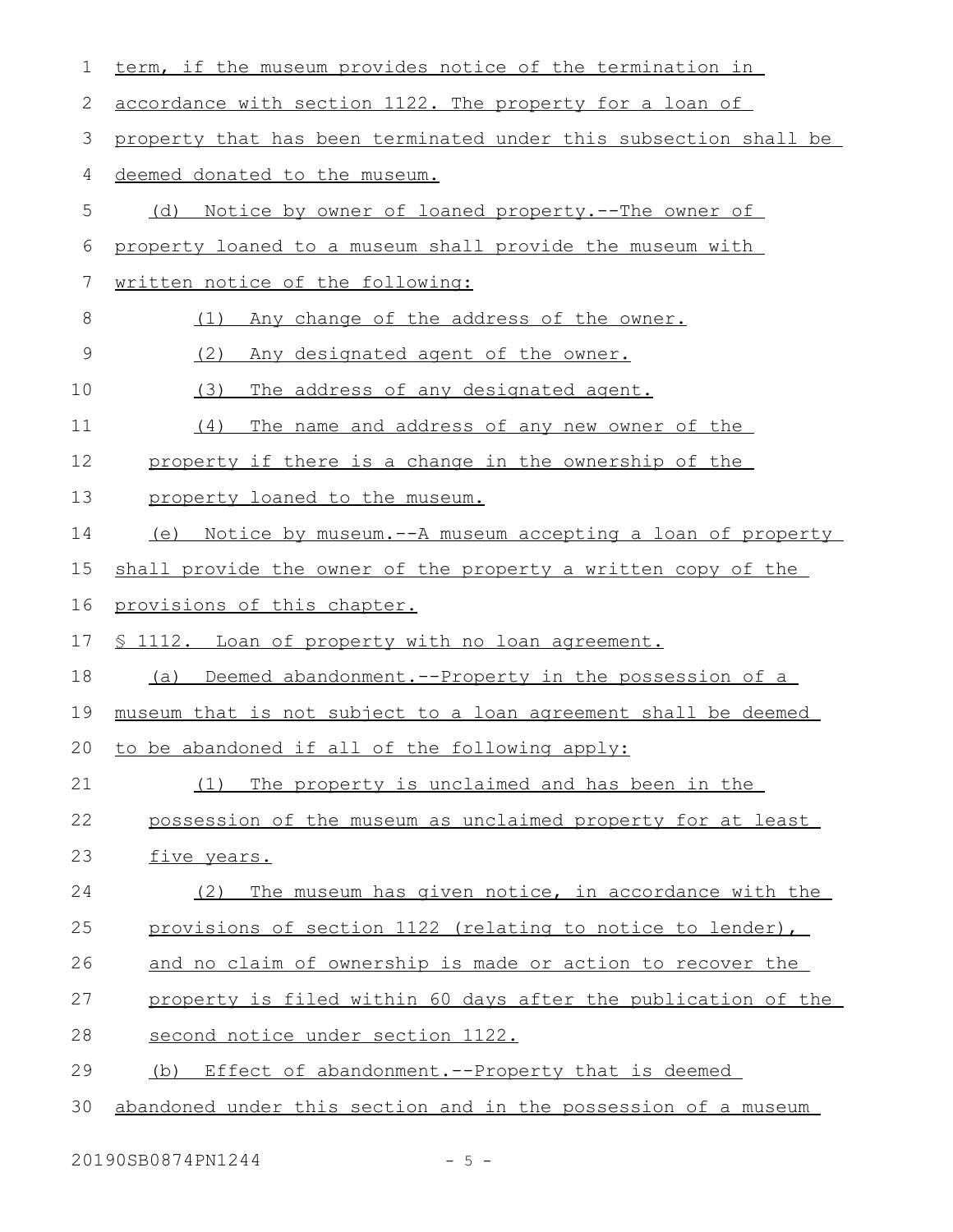1 shall become the property of the museum.

| 2  | (c) Applicability.--This section shall not apply to property    |
|----|-----------------------------------------------------------------|
| 3  | that:                                                           |
| 4  | (1) is reported as stolen to a law enforcement agency,          |
| 5  | insurer or the art loss register, or a successor organization   |
| 6  | having similar purposes, no later than three years following    |
| 7  | the theft or discovery of the theft; or                         |
| 8  | was created before 1945 and changed hands due to<br>(2)         |
| 9  | theft, seizure, confiscation, forced sale or other              |
| 10 | involuntary means in Europe during the Nazi era between 1933    |
| 11 | <u>and 1945.</u>                                                |
| 12 | SUBCHAPTER C                                                    |
| 13 | PROCEDURES                                                      |
| 14 | Sec.                                                            |
| 15 | 1121. Records.                                                  |
| 16 | 1122. Notice to lender.                                         |
| 17 | 1123. Return or disposition of property.                        |
| 18 | Conservation or protective measures.<br>1124.                   |
| 19 | 1125. Unsolicited donations.                                    |
| 20 | § 1121. Records.                                                |
| 21 | (a) Maintenance of records.--Each museum shall maintain a       |
| 22 | record of all property on loan to the museum, including the     |
| 23 | following, if known:                                            |
| 24 | The name and address of the lender.<br>(1)                      |
| 25 | (2)<br>The dates that the property is to be on loan to the      |
| 26 | museum.                                                         |
| 27 | A copy of the loan agreement for the property.<br>(3)           |
| 28 | (b) Copy of records.--Each museum shall provide a copy of       |
| 29 | the applicable record and the loan agreement to the lender of   |
| 30 | property at the time that the lender makes the loan of property |
|    |                                                                 |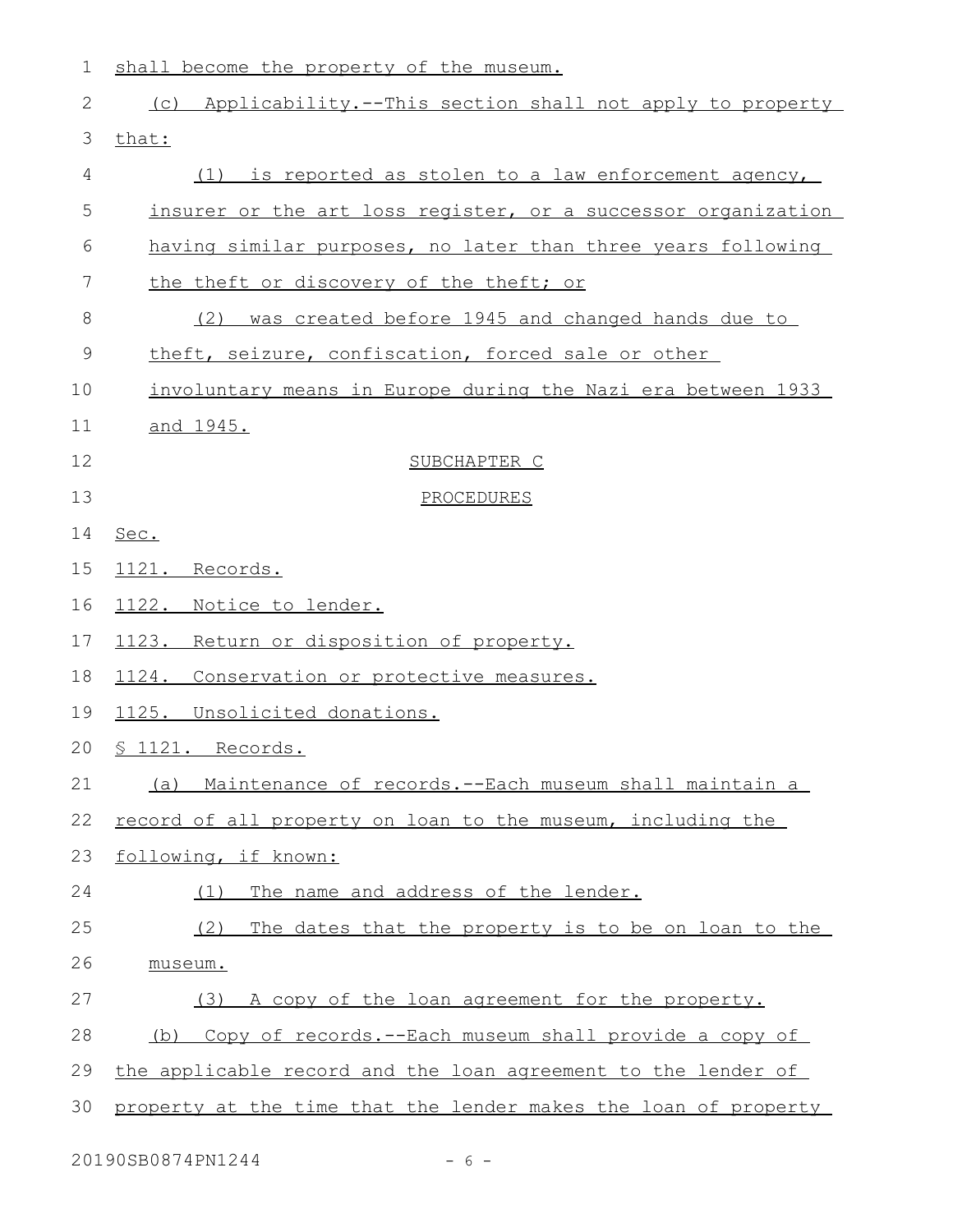1 to the museum.

| $\mathbf{2}$ | Update of records.--If a museum is notified of a change<br>(C)        |
|--------------|-----------------------------------------------------------------------|
| 3            | in ownership of property on loan to the museum, the museum            |
| 4            | shall:                                                                |
| 5            | (1)<br>Create a new record for the property.                          |
| 6            | (2)<br>Update the existing loan agreement.                            |
| 7            | (3) Provide a written copy of the new record and updated              |
| 8            | loan agreement to the new owner of the property.                      |
| 9            | <u>Museum ownership.--If a museum becomes the owner of</u><br>(d)     |
| 10           | property on loan to the museum, the museum shall maintain a           |
| 11           | record of the ownership.                                              |
| 12           | <u>S 1122. Notice to lender.</u>                                      |
| 13           | (a) Search and notice to known lender. -- Prior to a museum           |
| 14           | accepting donated property under section 1111 (relating to loan       |
| 15           | of property subject to loan agreement) or taking ownership of         |
| 16           | abandoned property under section 1112 (relating to loan of            |
| 17           | property with no loan agreement), the museum shall make a             |
| 18           | <u>reasonable good faith effort to find the address of the lender</u> |
| 19           | and provide notice that the museum may become the owner of the        |
| 20           | property. The notice shall be sent by certified mail, return          |
| 21           | receipt requested, to the address of the lender on record with        |
| 22           | the museum.                                                           |
| 23           | Notice procedures for unfound lender. -- If a museum does<br>(b)      |
| 24           | not have an address on record for the lender of the property, or      |
| 25           | the museum does not receive written proof of receipt of the           |
| 26           | mailed notice within 30 days after the date the notice was            |
| 27           | mailed under subsection (a), the museum shall publish a notice,       |
| 28           | at least once each week for two consecutive weeks, in a media of      |
| 29           | wide utilization in the municipality in which the museum is           |
| 30           | located and the municipality of the lender on record with the         |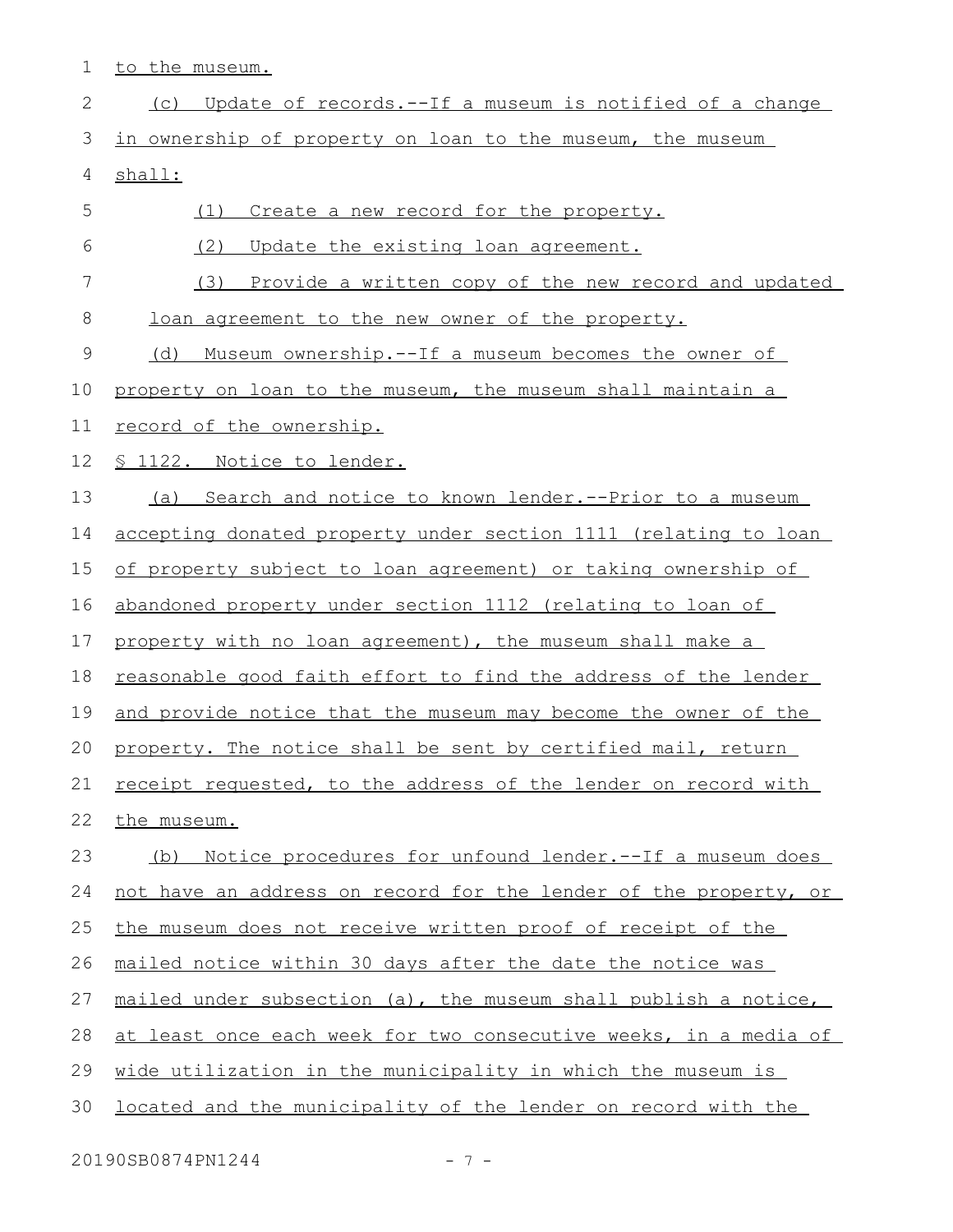| $\mathbf 1$   | museum, if available. The published notice shall contain all of        |
|---------------|------------------------------------------------------------------------|
| $\mathbf{2}$  | the following:                                                         |
| 3             | (1) A brief and general description of the unclaimed                   |
| 4             | property.                                                              |
| 5             | The name and address of the lender on record with<br>(2)               |
| 6             | the museum.                                                            |
| 7             | (3) A request that all persons who may have any                        |
| 8             | knowledge of the whereabouts of the lender provide written             |
| $\mathcal{G}$ | notice to the museum.                                                  |
| 10            | (4) A statement that if no claim of ownership is made or               |
| 11            | action to recover the property is filed on or before 60 days           |
| 12            | after publication of the second notice, the property shall be          |
| 13            | deemed donated or abandoned and shall become the property of           |
| 14            | the museum.                                                            |
| 15            | (c) Location of museum defined.--For purposes of this                  |
|               |                                                                        |
| 16            | section:                                                               |
| 17            | If the loan of property was made to a branch of a<br>(1)               |
| 18            | museum, the museum shall be deemed to be located in the                |
| 19            | municipality in which the branch is located.                           |
| 20            | $(2)$ If paragraph $(1)$ does not apply, the museum shall be           |
| 21            | deemed to be located in the municipality in which the museum           |
| 22            | has its principal place of business.                                   |
| 23            | <u>S 1123. Return or disposition of property.</u>                      |
| 24            | (a) Notice from lender.--If a museum receives a written                |
| 25            | claim of ownership for property for which notice of donation or        |
| 26            | abandonment was made under section 1122 (relating to notice to         |
| 27            | <u>lender) from the lender, or the designated agent of the lender,</u> |
| 28            | the museum shall return the property to the lender or carry out        |
| 29            | the disposition of the property as the lender requests, not            |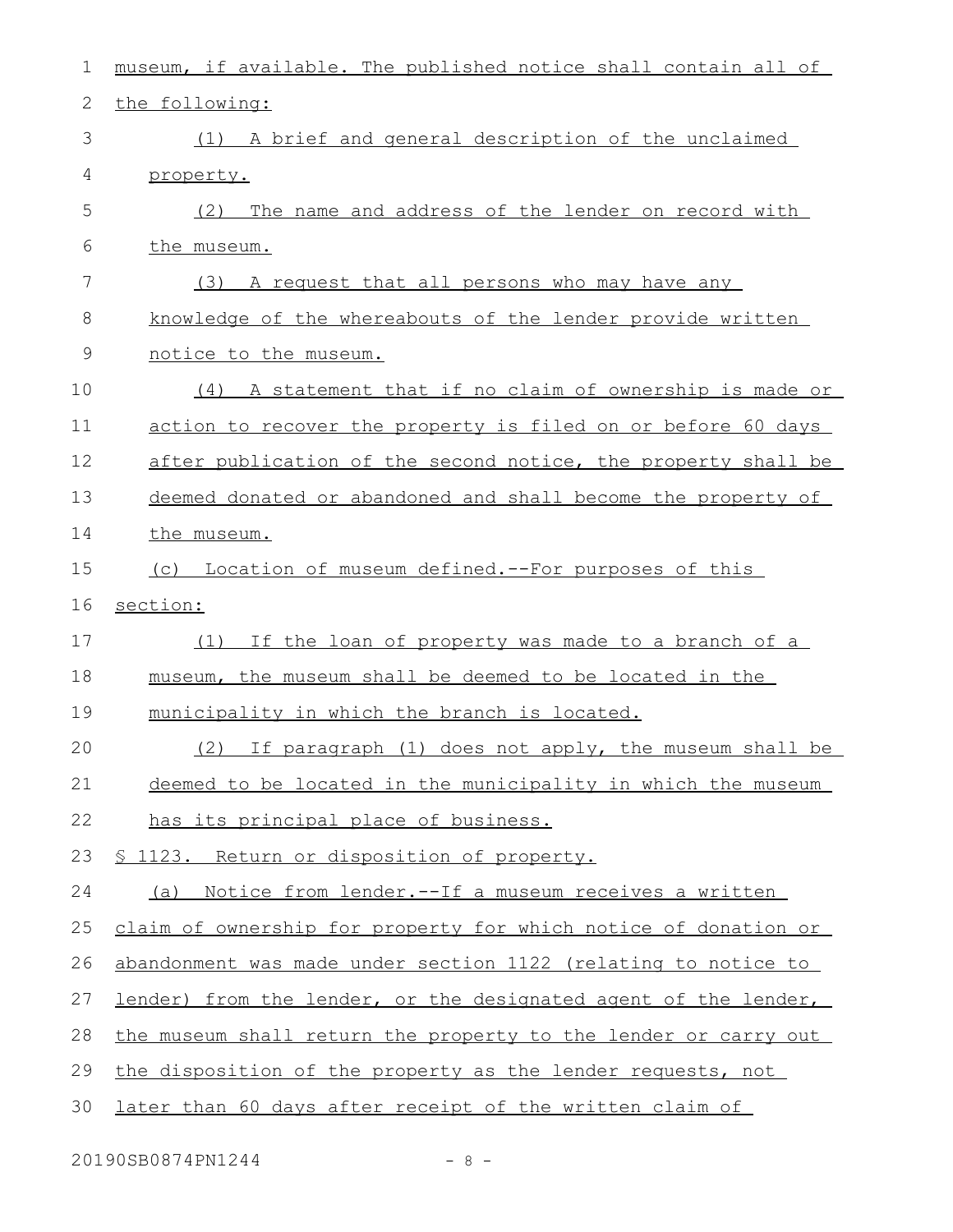1 ownership. The following apply:

| $\mathbf{2}$ | The lender shall advise the museum in writing as to<br>(1)      |
|--------------|-----------------------------------------------------------------|
| 3            | the disposition of the property or how the property is to be    |
| 4            | returned to the lender.                                         |
| 5            | (2) Any costs incurred as a result of returning the             |
| 6            | property or the disposition of the property shall be the        |
| 7            | responsibility of the lender, unless the lender and the         |
| 8            | museum have mutually agreed to alternate arrangements.          |
| $\mathsf 9$  | (b) Notice from person other than lender.--If a museum          |
| 10           | receives a written claim of ownership for property for which    |
| 11           | notice of donation or abandonment was made under section 1122   |
| 12           | from a person other than the lender on record with the museum,  |
| 13           | the museum shall determine if the ownership claim is valid, not |
| 14           | later than 60 days after receipt of the written claim of        |
| 15           | ownership. The following apply:                                 |
| 16           | A claimant shall submit proof of ownership to the<br>(1)        |
| 17           | museum with the written claim of ownership.                     |
| 18           | (2) If more than one person submits a written claim of          |
| 19           | ownership, the museum may delay its determination of            |
| 20           | ownership until the competing claims are resolved by            |
| 21           | agreement or legal action.                                      |
| 22           | (3) If the museum determines that the written claim of          |
| 23           | ownership is valid or if the competing claims are resolved by   |
| 24           | agreement or judicial action, the museum shall return the       |
| 25           | property to the claimant submitting the valid claim of          |
| 26           | ownership or dispose of the property as the valid claimant      |
| 27           | requests.                                                       |
| 28           | Any costs incurred as a result of returning the<br>(4)          |
| 29           | property or the disposition of the property shall be the        |
| 30           | responsibility of the valid claimant unless the valid           |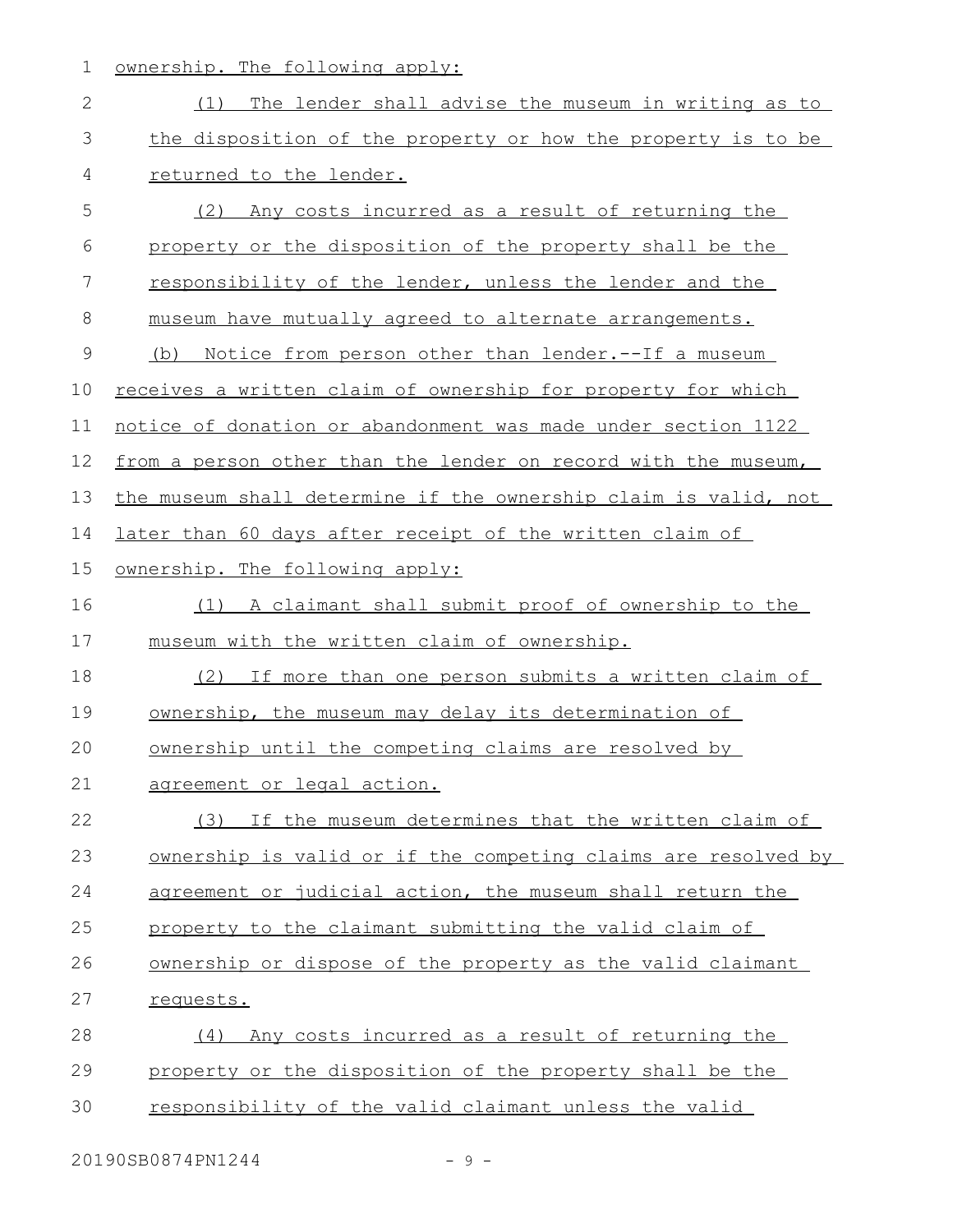| $\mathbf 1$ | claimant and the museum have mutually agreed to alternate        |
|-------------|------------------------------------------------------------------|
| 2           | arrangements.                                                    |
| 3           | (c) Claim of ownership and title to property.--                  |
| 4           | (1) If no written claim of ownership is presented to the         |
| 5           | museum within 60 days after the publication of the second        |
| 6           | notice under section 1122, the property shall be deemed          |
| 7           | donated or abandoned and title to the property shall vest in     |
| 8           | the museum.                                                      |
| 9           | (2) If a valid claim of ownership for the property is            |
| 10          | made after title to the property has vested in the museum        |
| 11          | under this subsection and the museum holds title to the          |
| 12          | property, the museum shall return the property to the owner      |
| 13          | of the property and the title of the property shall revert to    |
| 14          | the owner.                                                       |
| 15          | Title to property generally.--A person who purchases or<br>(d)   |
| 16          | otherwise acquires property from a museum that obtained the      |
| 17          | property by donation or abandonment under this section or        |
| 18          | section 1111 (relating to loan of property subject to loan       |
| 19          | agreement) or 1112 (relating to loan of property with no loan    |
|             | 20 agreement) shall acquire good title to the property.          |
| 21          | § 1124. Conservation or protective measures.                     |
| 22          | Conditions required to apply measures. -- A museum may<br>(a)    |
| 23          | apply conservation or protective measures to property on loan to |
| 24          | the museum without the permission of the lender or formal notice |
| 25          | to the lender, unless the written loan agreement for the         |
| 26          | property provides otherwise, if:                                 |
| 27          | (1) Action is required to:                                       |
| 28          | protect the property or other property in the<br>(i)             |
| 29          | possession of the museum; or                                     |
| 30          | protect the health and safety of the public or<br>$(i$ i)        |

20190SB0874PN1244 - 10 -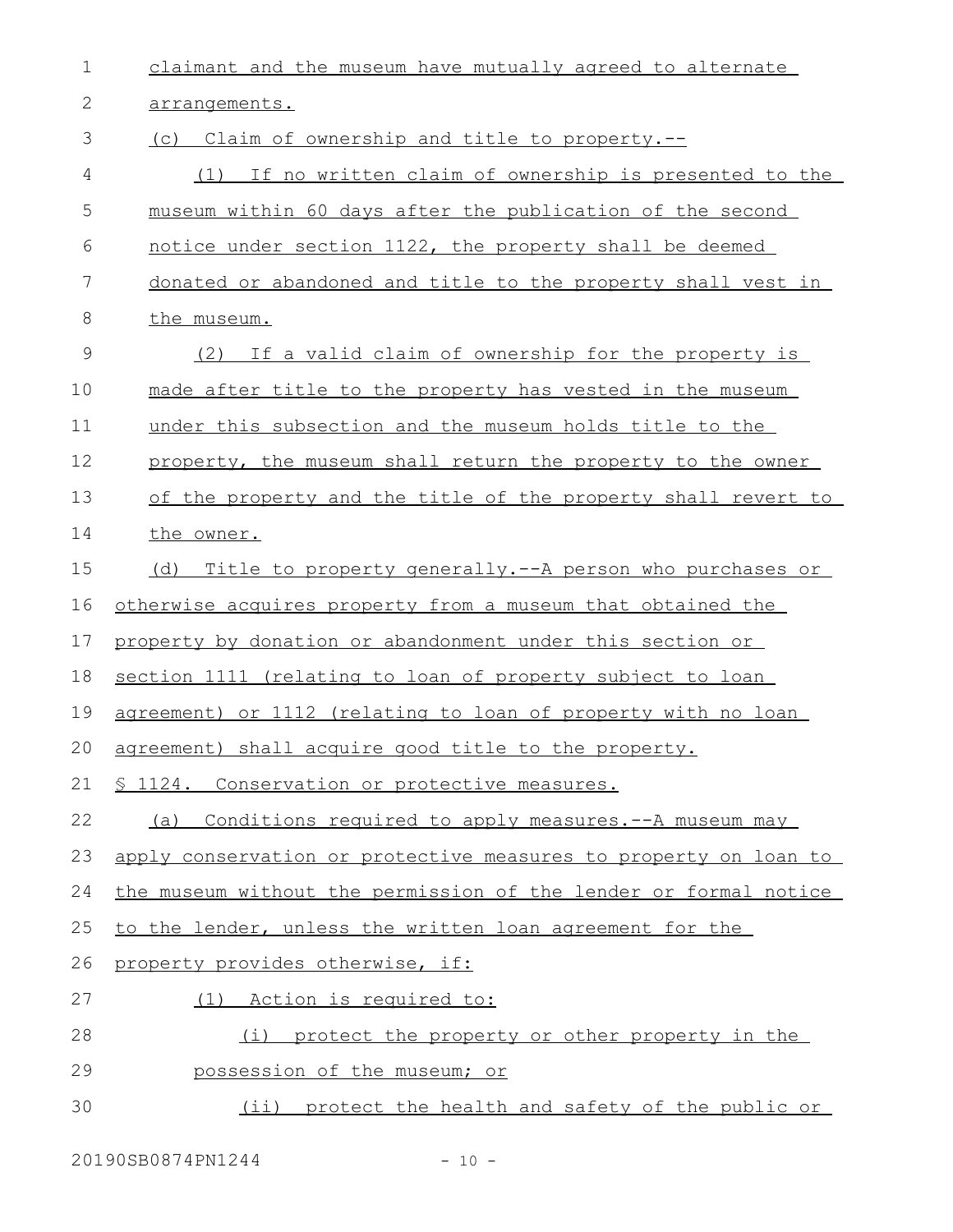| $\mathbf 1$ | museum staff because the property is a hazard.                   |
|-------------|------------------------------------------------------------------|
| 2           | (2) Any of the following applies:                                |
| 3           | The museum is unable to contact the lender at<br>(i)             |
| 4           | the address on record for the lender within three days           |
| 5           | before the time in which the museum determines that              |
| 6           | action is necessary.                                             |
| 7           | (ii) The lender does not:                                        |
| 8           | <u>respond or agree to the conservation or</u><br>(A)            |
| 9           | protective measures recommended by the museum; and               |
| 10          | terminate the loan and take possession of<br>(B)                 |
| 11          | the property on or before the third day that the                 |
| 12          | museum contacts the lender.                                      |
| 13          | Lien on property.--If a museum applies conservation or<br>(b)    |
| 14          | protective measures to property on loan to the museum under this |
| 15          | section, or with the agreement of the lender, unless the written |
| 16          | loan agreement for the property provides otherwise, the museum   |
| 17          | shall acquire a lien on the property in an amount equal to the   |
| 18          | costs incurred by the museum for the conservation or protective  |
| 19          | measures taken.                                                  |
| 20          | (c) Liability.--A museum shall not be liable for injury to       |
| 21          | or loss of property that was on loan to the museum and for which |
| 22          | conservation or protective measures were taken under this        |
| 23          | section, if all of the following apply:                          |
| 24          | The museum had a reasonable belief at the time that<br>(1)       |
| 25          | the conservation or protective measures were taken that:         |
| 26          | the measures were necessary to protect the<br>(i)                |
| 27          | property or other property in the possession of the              |
| 28          | museum; or                                                       |
| 29          | (ii) the property was a hazard to the health and                 |
| 30          | safety of the public or museum staff.                            |

20190SB0874PN1244 - 11 -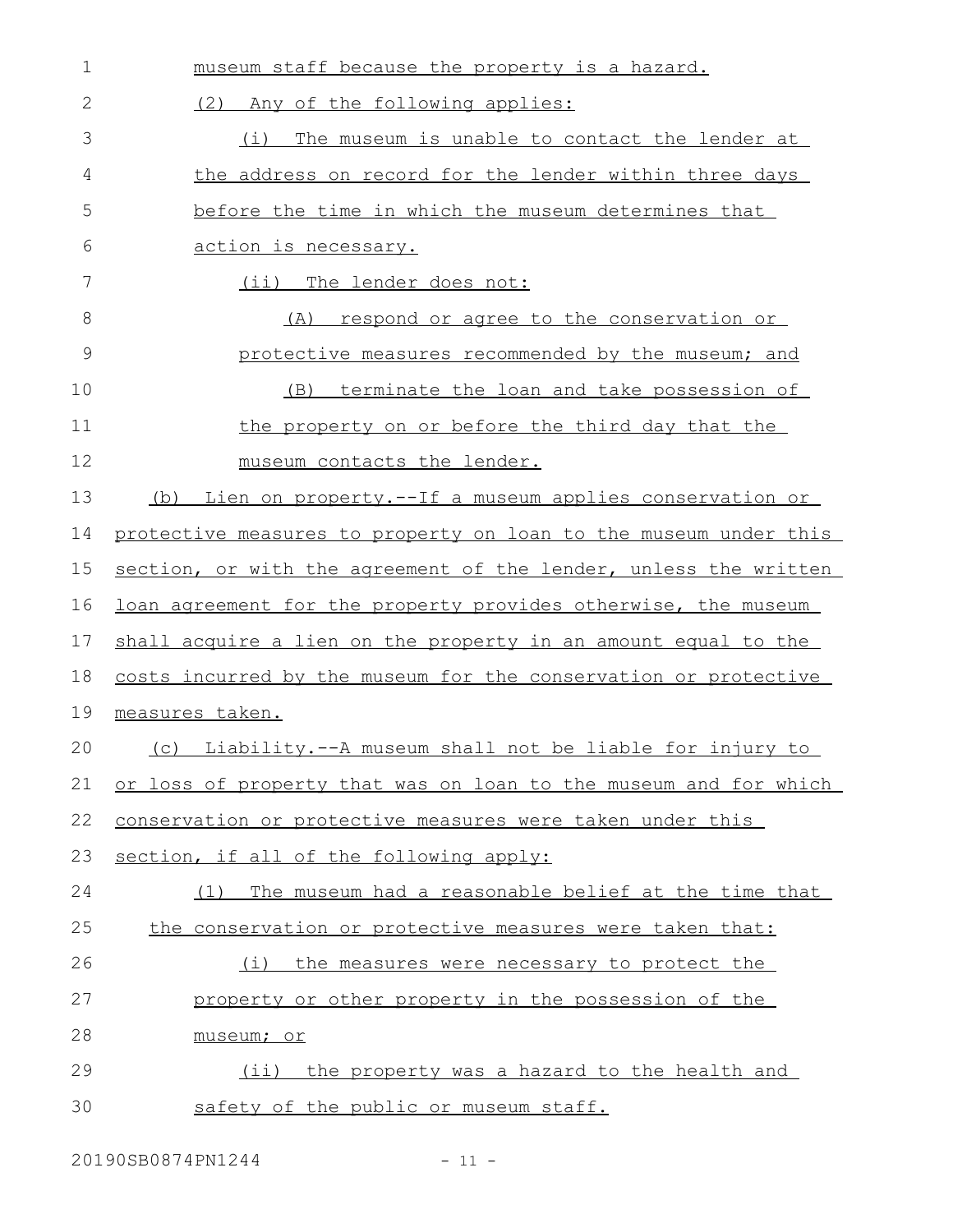| 1           | (2)<br>The museum exercised reasonable care in the choice       |
|-------------|-----------------------------------------------------------------|
| 2           | and application of the conservation and protective measures.    |
| 3           | <u>S 1125. Unsolicited donations.</u>                           |
| 4           | (a) Acquisition of title generally.--A museum may acquire       |
| 5           | title to unsolicited donations found on or delivered to museum  |
| 6           | property as provided in this section.                           |
| 7           | (b) Presumption.--Unsolicited donations are conclusively        |
| $\,8\,$     | presumed to be a gift to the museum if ownership is not claimed |
| $\mathsf 9$ | by a person within 90 days after discovery and notice is given  |
| 10          | by the museum under this section.                               |
| 11          | (c) Undocumented property.--Undocumented property found in a    |
| 12          | <u>collection of a museum is not an unsolicited donation.</u>   |
| 13          | $(d)$ Notice.--                                                 |
| 14          | A museum must give notice that the museum is<br>(1)             |
| 15          | asserting title to an unsolicited donation.                     |
| 16          | (2)<br>Notice that the museum is asserting title to the         |
| 17          | unsolicited property must include a statement containing        |
| 18          | substantially the following information:                        |
| 19          | "The following property was found at (name of museum)           |
| 20          | and is presumed to be a donation to the museum.                 |
| 21          | The museum hereby asserts title to the following                |
| 22          | property: (general description of property). Anyone             |
| 23          | claiming ownership or other legal interest in this              |
| 24          | property must contact the museum, establish ownership           |
| 25          | of the property and make arrangements to collect the            |
| 26          | property. If you fail to do so within 60 days of                |
| 27          | notice required under 37 Pa.C.S. Ch. 11, you will               |
| 28          | have waived any claim to this unsolicited property."            |
| 29          | Notice by publication shall be made in accordance<br>(3)        |
| 30          | with section 1122 (relating to notice to lender) and shall be   |

20190SB0874PN1244 - 12 -